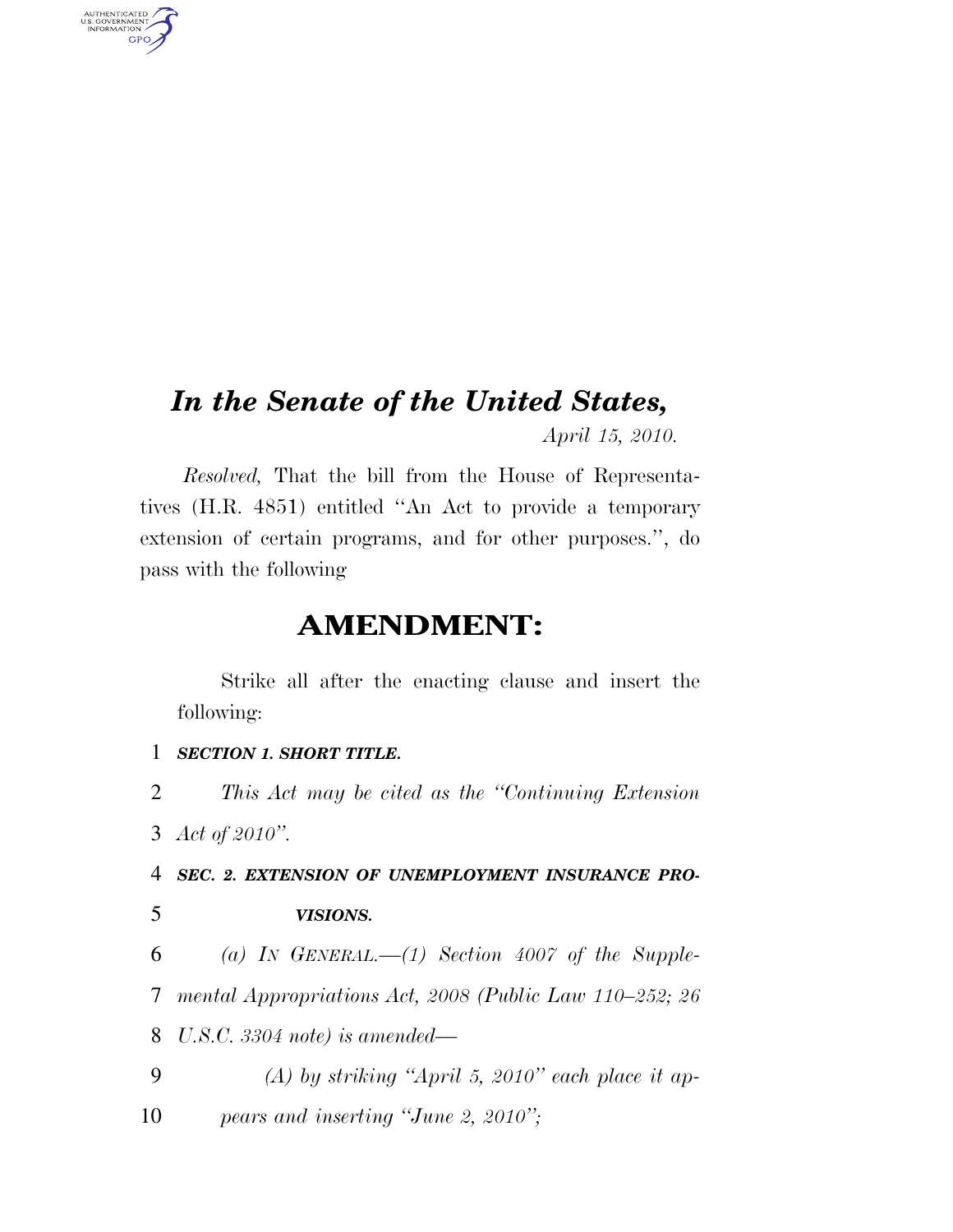| $\mathbf{1}$   | $(B)$ in the heading for subsection $(b)(2)$ , by strik-  |
|----------------|-----------------------------------------------------------|
| $\overline{2}$ | ing "APRIL 5, 2010" and inserting "JUNE 2, 2010"; and     |
| 3              | $(C)$ in subsection $(b)(3)$ , by striking "September"    |
| 4              | $4, 2010"$ and inserting "November 6, 2010".              |
| 5              | $(2)$ Section 2002 $(e)$ of the Assistance for Unemployed |
| 6              | Workers and Struggling Families Act, as contained in Pub- |
| 7              | lic Law 111–5 (26 U.S.C. 3304 note; 123 Stat. 438), is    |
| 8              | $amended-$                                                |
| 9              | (A) in paragraph $(1)(B)$ , by striking "April 5,         |
| 10             | $2010"$ and inserting "June 2, 2010";                     |
| 11             | $(B)$ in the heading for paragraph $(2)$ , by strik-      |
| 12             | ing "APRIL 5, 2010" and inserting "JUNE 2, 2010"; and     |
| 13             | $(C)$ in paragraph $(3)$ , by striking "October 5,        |
| 14             | $2010"$ and inserting "December 7, 2010".                 |
| 15             | $(3)$ Section 2005 of the Assistance for Unemployed       |
| 16             | Workers and Struggling Families Act, as contained in Pub- |
| 17             | lic Law $111-5$ (26 U.S.C. 3304 note; 123 Stat. 444), is  |
|                | 18 amended—                                               |
| 19             | (A) by striking "April 5, 2010" each place it ap-         |
| 20             | pears and inserting "June 2, 2010"; and                   |
| 21             | $(B)$ in subsection $(c)$ , by striking "September 4,     |
| 22             | $2010"$ and inserting "November 6, 2010".                 |
| 23             | $(4)$ Section 5 of the Unemployment Compensation Ex-      |
| 24             | tension Act of 2008 (Public Law 110–449; 26 U.S.C. 3304   |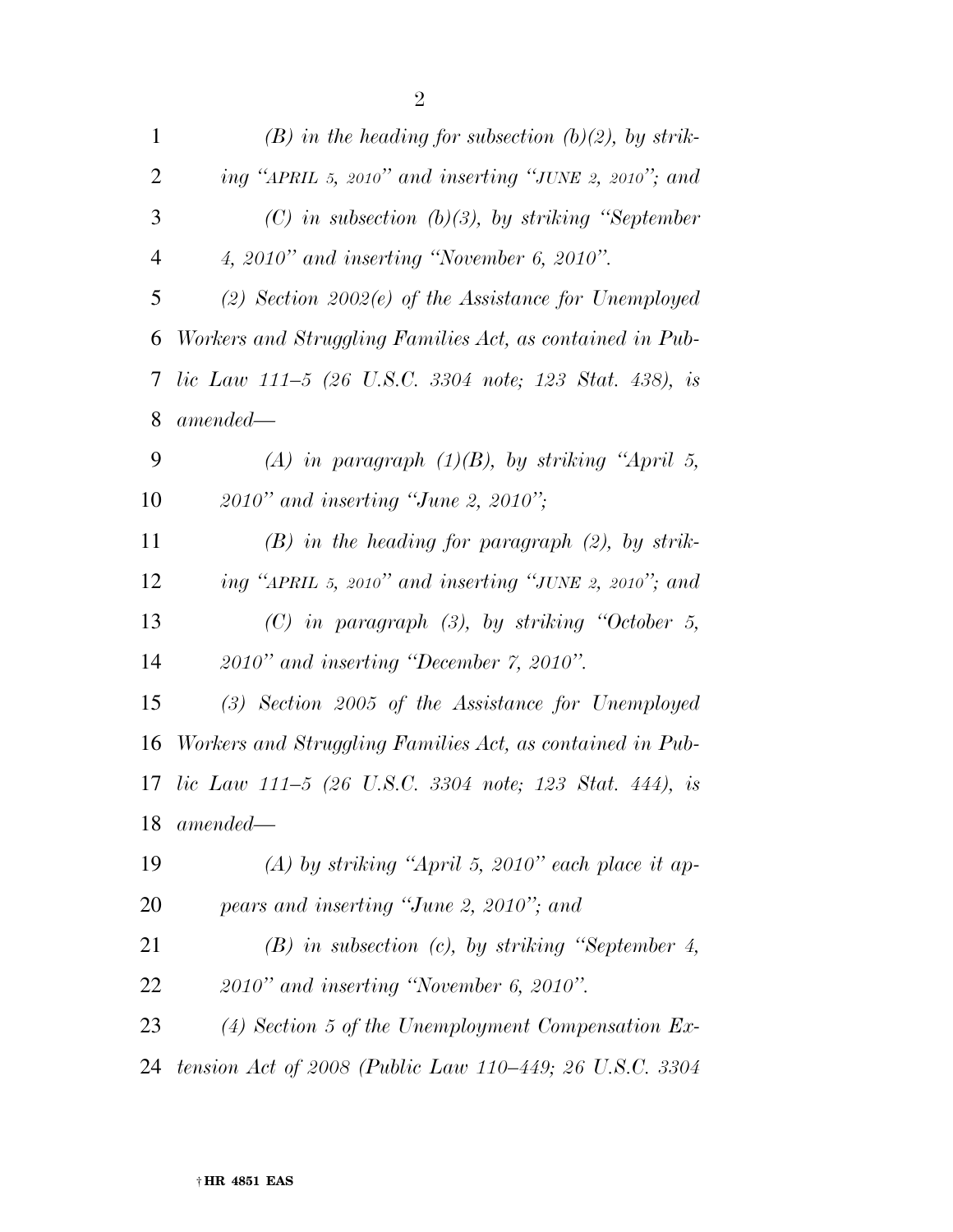| $\mathbf{1}$ | note) is amended by striking "September 4, 2010" and in-      |
|--------------|---------------------------------------------------------------|
| 2            | serting "November 6, 2010".                                   |
| 3            | (b) FUNDING.—Section $4004(e)(1)$ of the Supplemental         |
| 4            | Appropriations Act, 2008 (Public Law 110–252; 26 U.S.C.       |
| 5            | $3304$ note) is amended—                                      |
| 6            | $(1)$ in subparagraph $(C)$ , by striking "and" at            |
| 7            | the end;                                                      |
| 8            | (2) by inserting after subparagraph $(D)$ the fol-            |
| 9            | lowing new subparagraph:                                      |
| 10           | $\lq\lq(E)$ the amendments made by section                    |
| 11           | $2(a)(1)$ of the Continuing Extension Act of 2010;            |
| 12           | $and$ ".                                                      |
| 13           | (c) EFFECTIVE DATE.—The amendments made by this               |
| 14           | section shall take effect as if included in the enactment of  |
| 15           | the Temporary Extension Act of 2010 (Public Law 111–          |
| 16           | 144).                                                         |
| 17           | SEC. 3. EXTENSION AND IMPROVEMENT OF PREMIUM AS-              |
| 18           | <b>SISTANCE FOR COBRA BENEFITS.</b>                           |
| 19           | (a) EXTENSION OF ELIGIBILITY PERIOD.—Subsection               |
| 20           | $(a)(3)(A)$ of section 3001 of division B of the American Re- |
| 21           | covery and Reinvestment Act of 2009 (Public Law 111–5),       |
| 22           | as amended by section $3(a)$ of the Temporary Extension Act   |
|              | 23 of 2010 (Public Law 111–144), is amended by striking       |
|              |                                                               |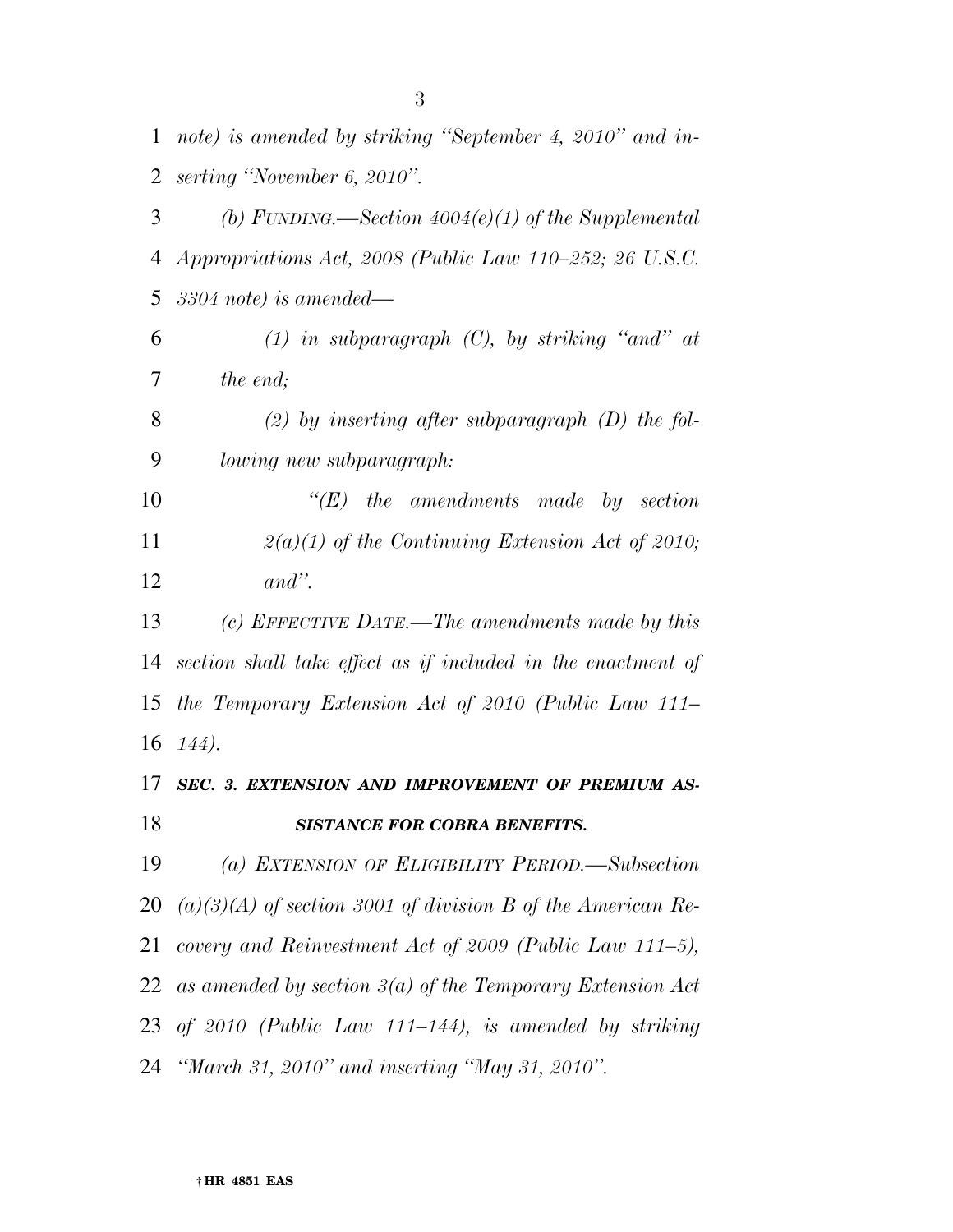*(b) RULES RELATING TO 2010 EXTENSION.—Sub- section (a) of section 3001 of division B of the American Recovery and Reinvestment Act of 2009 (Public Law 111– 5), as amended by section 3(b) of the Temporary Extension Act of 2010 (Public Law 111–144), is amended by adding at the end the following:* 

 *''(18) RULES RELATED TO APRIL AND MAY 2010 EXTENSION.—In the case of an individual who, with regard to coverage described in paragraph (10)(B), experiences a qualifying event related to a termi- nation of employment on or after April 1, 2010 and prior to the date of the enactment of this paragraph, rules similar to those in paragraphs (4)(A) and (7)(C) shall apply with respect to all continuation coverage, including State continuation coverage pro-grams.''.* 

 *(c) EFFECTIVE DATE.—The amendments made by this section shall take effect as if included in the provisions of section 3001 of division B of the American Recovery and Reinvestment Act of 2009.* 

## *SEC. 4. INCREASE IN THE MEDICARE PHYSICIAN PAYMENT UPDATE.*

 *Paragraph (10) of section 1848(d) of the Social Secu- rity Act, as added by section 1011(a) of the Department of Defense Appropriations Act, 2010 (Public Law 111–118)*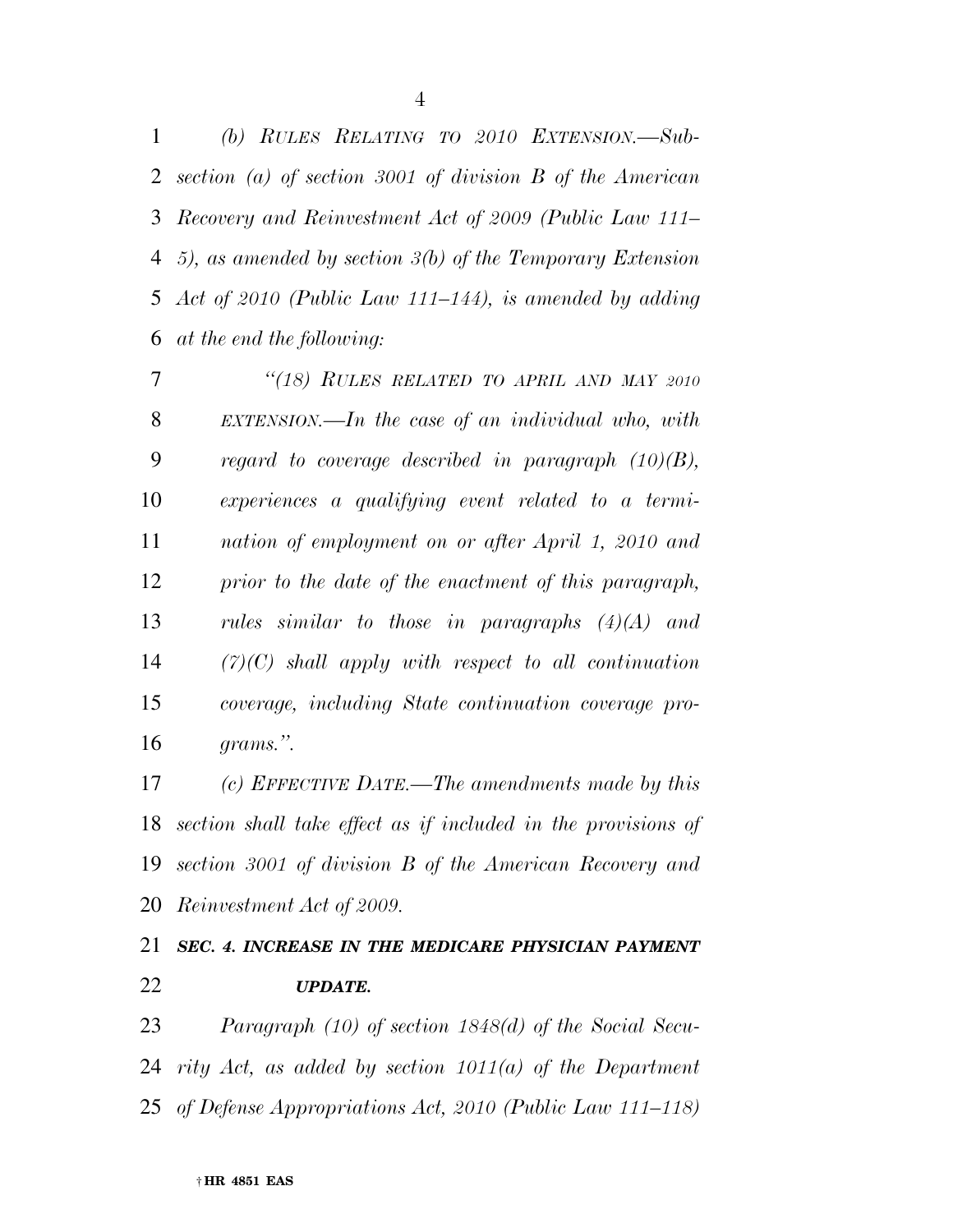| $\mathbf{1}$   | and as amended by section 5 of the Temporary Extension           |
|----------------|------------------------------------------------------------------|
| $\overline{2}$ | Act of 2010 (Public Law 111–144), is amended—                    |
| 3              | $(1)$ in subparagraph $(A)$ , by striking "March 31,             |
| 4              | $2010"$ and inserting "May 31, 2010"; and                        |
| 5              | $(2)$ in subparagraph $(B)$ , by striking "April 1,              |
| 6              | $2010"$ and inserting "June 1, 2010".                            |
| 7              | <b>SEC. 5. EHR CLARIFICATION.</b>                                |
| 8              | (a) QUALIFICATION FOR CLINIC-BASED PHYSICIANS.—                  |
| 9              | (1) MEDICARE.—Section $1848(0)(1)(C)(ii)$ of the                 |
| 10             | Social Security Act (42 U.S.C. 1395w-4(o)(1)(C)(ii))             |
| 11             | is amended by striking "setting (whether inpatient or            |
| 12             | outpatient)" and inserting "inpatient or emergency               |
| 13             | room setting".                                                   |
| 14             | (2) MEDICAID.—Section $1903(t)(3)(D)$ of the So-                 |
| 15             | cial Security Act (42 U.S.C. 1396b(t)(3)(D)) is                  |
| 16             | amended by striking "setting (whether inpatient or               |
| 17             | outpatient)" and inserting "inpatient or emergency               |
| 18             | room setting".                                                   |
| 19             | (b) EFFECTIVE DATE.—The amendments made by sub-                  |
| 20             | section $(a)$ shall be effective as if included in the enactment |
| 21             | of the HITECH Act (included in the American Recovery             |
| 22             | and Reinvestment Act of 2009 (Public Law 111–5)).                |
| 23             | IMPLEMENTATION.—Notwithstanding any other<br>(c)                 |

*provision of law, the Secretary of Health and Human Serv-*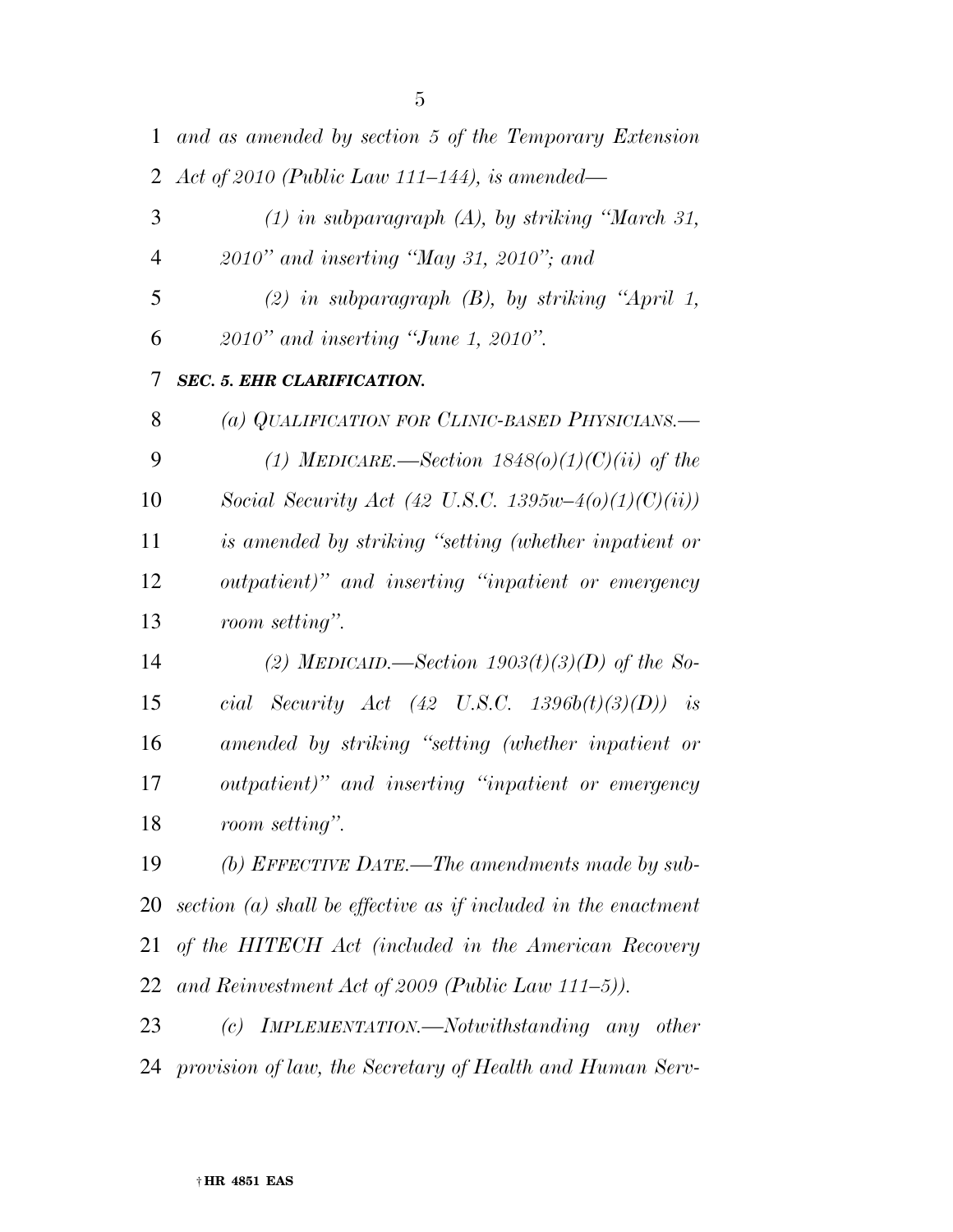*ices may implement the amendments made by this section by program instruction or otherwise.* 

#### *SEC. 6. EXTENSION OF USE OF 2009 POVERTY GUIDELINES.*

 *Section 1012 of the Department of Defense Appropria- tions Act, 2010 (Public Law 111–118), as amended by sec- tion 7 of the Temporary Extension Act of 2010 (Public Law 111–144), is amended by striking ''March 31, 2010'' and inserting ''May 31, 2010''.* 

# *SEC. 7. EXTENSION OF NATIONAL FLOOD INSURANCE PRO-GRAM.*

 *(a) EXTENSION.—Section 129 of the Continuing Ap- propriations Resolution, 2010 (Public Law 111–68), as amended by section 8 of Public Law 111–144, is amended by striking ''by substituting'' and all that follows through the period at the end and inserting ''by substituting May 31, 2010, for the date specified in each such section.''.* 

 *(b) EFFECTIVE DATE.—The amendments made by sub- section (a) shall be considered to have taken effect on Feb-ruary 28, 2010.* 

# *SEC. 8. COMPENSATION AND RATIFICATION OF AUTHORITY RELATED TO LAPSE IN HIGHWAY PROGRAMS.*

 *(a) COMPENSATION FOR FEDERAL EMPLOYEES.—Any Federal employees furloughed as a result of the lapse in ex- penditure authority from the Highway Trust Fund after 11:59 p.m. on February 28, 2010, through March 2, 2010,*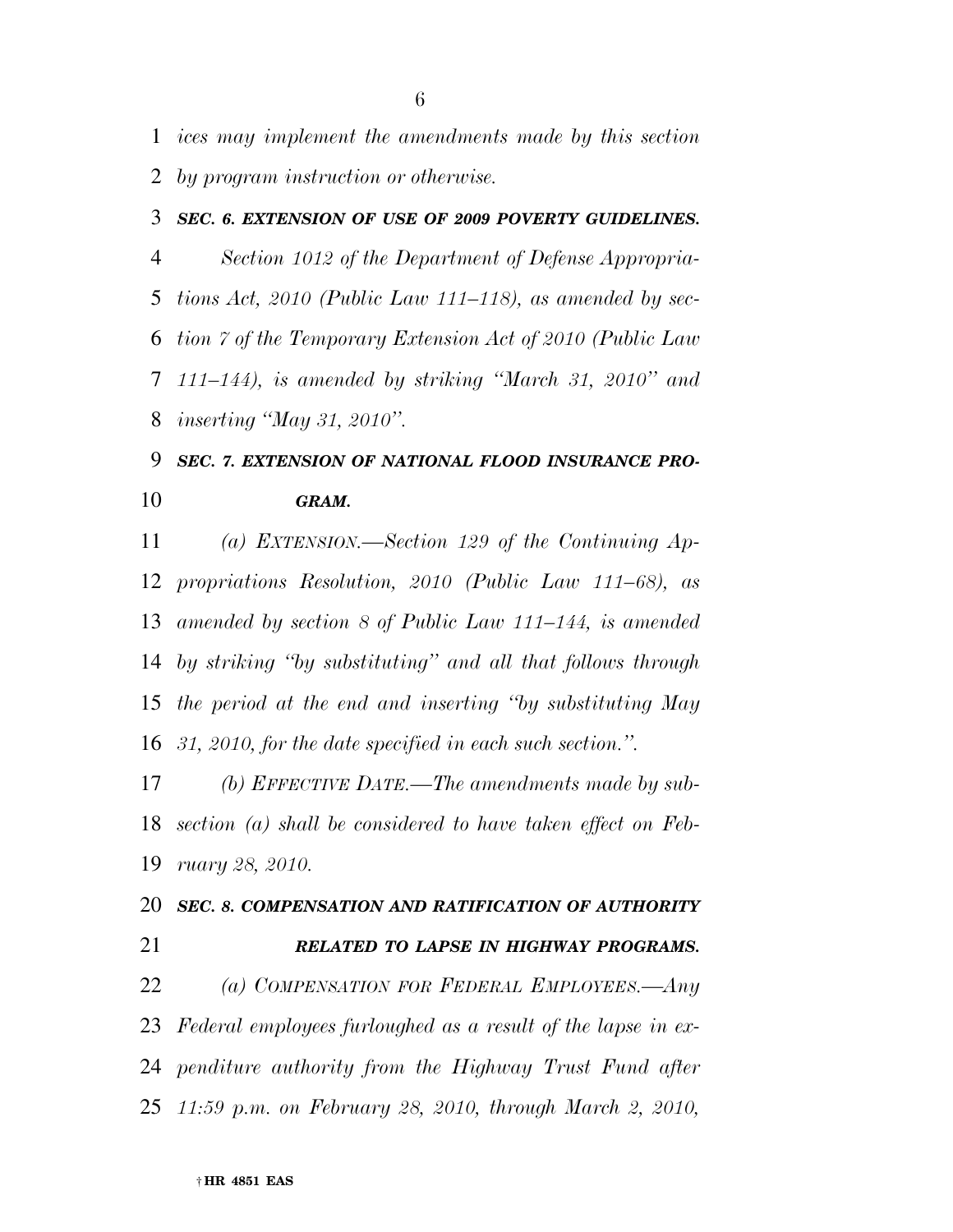*shall be compensated for the period of that lapse at their standard rates of compensation, as determined under poli-cies established by the Secretary of Transportation.* 

 *(b) RATIFICATION OF ESSENTIAL ACTIONS.—All ac- tions taken by Federal employees, contractors, and grantees for the purposes of maintaining the essential level of Gov- ernment operations, services, and activities to protect life and property and to bring about orderly termination of Government functions during the lapse in expenditure au- thority from the Highway Trust Fund after 11:59 p.m. on February 28, 2010, through March 2, 2010, are hereby rati- fied and approved if otherwise in accord with the provisions of the Continuing Appropriations Resolution, 2010 (divi-sion B of Public Law 111–68).* 

 *(c) FUNDING.—Funds used by the Secretary to com- pensate employees described in subsection (a) shall be de- rived from funds previously authorized out of the Highway Trust Fund and made available or limited to the Depart- ment of Transportation by the Consolidated Appropriations Act, 2010 (Public Law 111–117) and shall be subject to the obligation limitations established in such Act.* 

 *(d) EXPENDITURES FROM HIGHWAY TRUST FUND.— To permit expenditures from the Highway Trust Fund to effectuate the purposes of this section, this section shall be deemed to be a section of the Continuing Appropriations*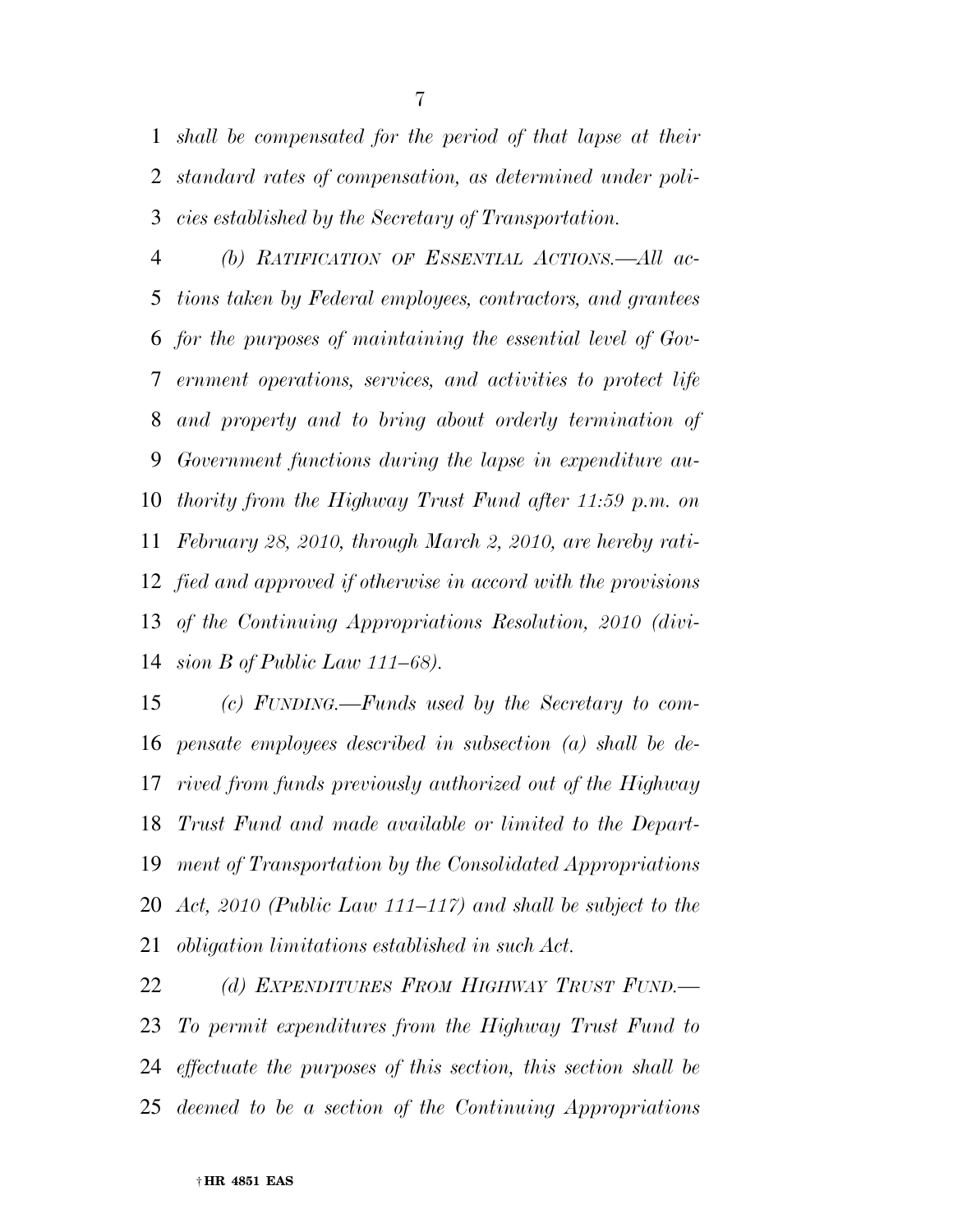|                | 1 Resolution, 2010 (division B of Public Law 111–68), as in |
|----------------|-------------------------------------------------------------|
|                | 2 effect on the date of the enactment of the last amendment |
| 3              | to such Resolution.                                         |
| 4              | SEC. 9. SATELLITE TELEVISION EXTENSION.                     |
| 5              | (a) AMENDMENTS TO SECTION 119 OF TITLE 17,                  |
| 6              | <b>UNITED STATES CODE.</b>                                  |
| $\overline{7}$ | $(1)$ IN GENERAL.—Section 119 of title 17,                  |
| 8              | United States Code, is amended—                             |
| 9              | (A) in subsection $(c)(1)(E)$ , by striking                 |
| 10             | "April 30, 2010" and inserting "May 31, 2010";              |
| 11             | and                                                         |
| 12             | $(B)$ in subsection (e), by striking "April 30,             |
| 13             | 2010" and inserting "May 31, 2010".                         |
| 14             | (2)<br>TERMINATION OF LICENSE.—Section                      |
| 15             | $1003(a)(2)(A)$ of Public Law 111–118 is amended by         |
| 16             | striking "April 30, 2010", and inserting "May 31,           |
| 17             | $2010"$ .                                                   |
| 18             | (b) AMENDMENTS TO COMMUNICATIONS ACT OF                     |
| 19             | 1934.—Section 325(b) of the Communications Act of 1934      |
| 20             | $(47 \text{ U.S.C. } 325(b))$ is amended—                   |
| 21             | (1) in paragraph $(2)(C)$ , by striking "April 30,          |
| 22             | $2010"$ and inserting "May 31, 2010"; and                   |
| 23             | (2) in paragraph $(3)(C)$ , by striking "May 1,             |
| 24             | $2010$ " each place it appears in clauses (ii) and (iii)    |
| 25             | and inserting "June 1, 2010".                               |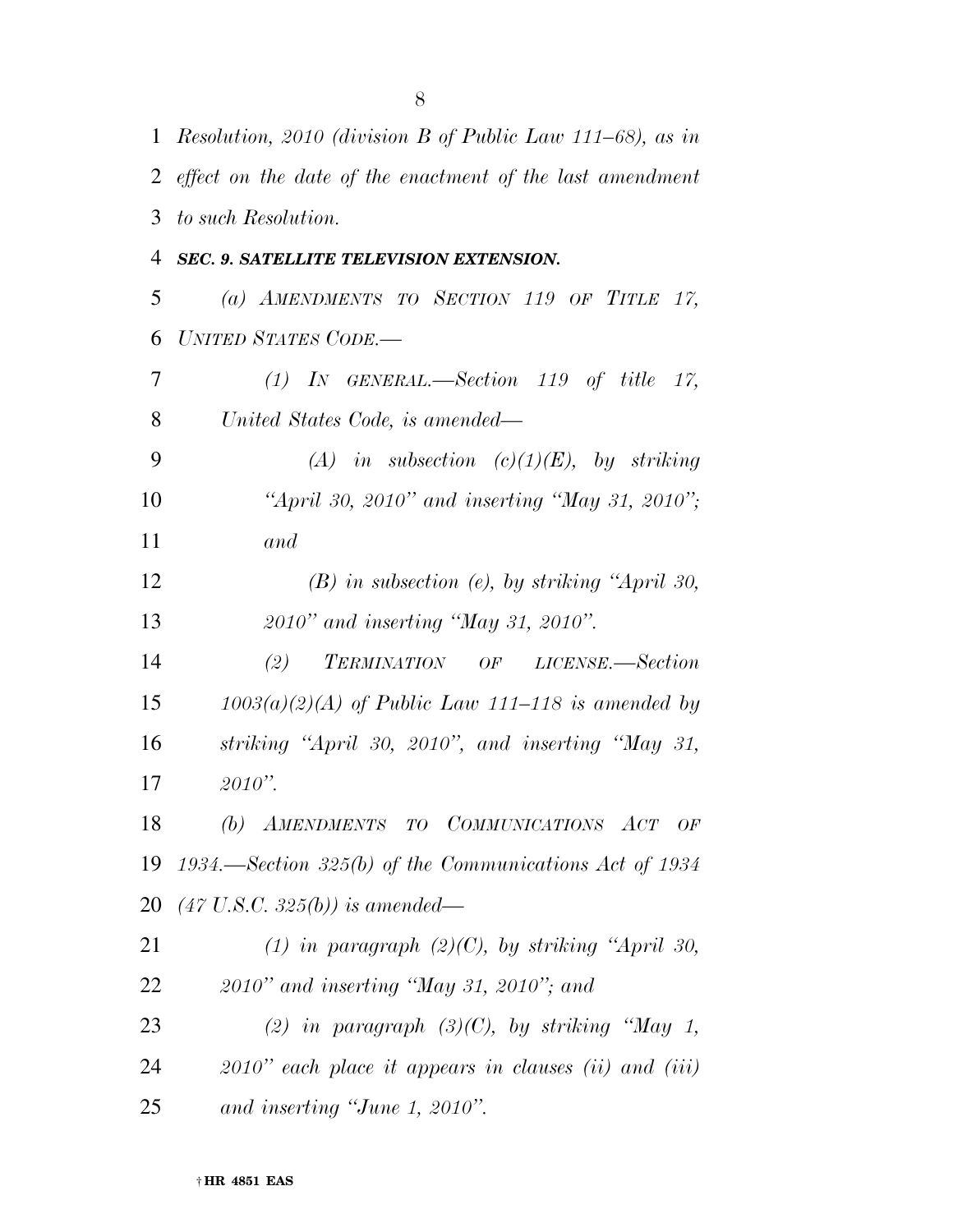## *SEC. 10. EXTENSION OF SMALL BUSINESS LOAN GUAR-ANTEE PROGRAM.*

 *(a) APPROPRIATION.—There is appropriated, out of any funds in the Treasury not otherwise appropriated, \$80,000,000, for an additional amount for ''Small Business Administration—Business Loans Program Account'', to re- main available until expended, for the cost of fee reductions and eliminations under section 501 of division A of the American Recovery and Reinvestment Act of 2009 (Public Law 111–5; 123 Stat. 151) and loan guarantees under sec- tion 502 of division A of the American Recovery and Rein- vestment Act of 2009 (Public Law 111–5; 123 Stat. 152), as amended by this section: Provided, That such costs shall be as defined in section 502 of the Congressional Budget Act of 1974.* 

 *(b) EXTENSION OF SUNSET DATE.—Section 502(f) of division A of the American Recovery and Reinvestment Act of 2009 (Public Law 111–5; 123 Stat. 153) is amended by striking ''April 30, 2010'' and inserting ''May 31, 2010''. SEC. 11. SENSE OF THE SENATE REGARDING A VALUE ADDED TAX.* 

 *It is the sense of the Senate that the Value Added Tax is a massive tax increase that will cripple families on fixed income and only further push back America's economic re-covery and the Senate opposes a Value Added Tax.*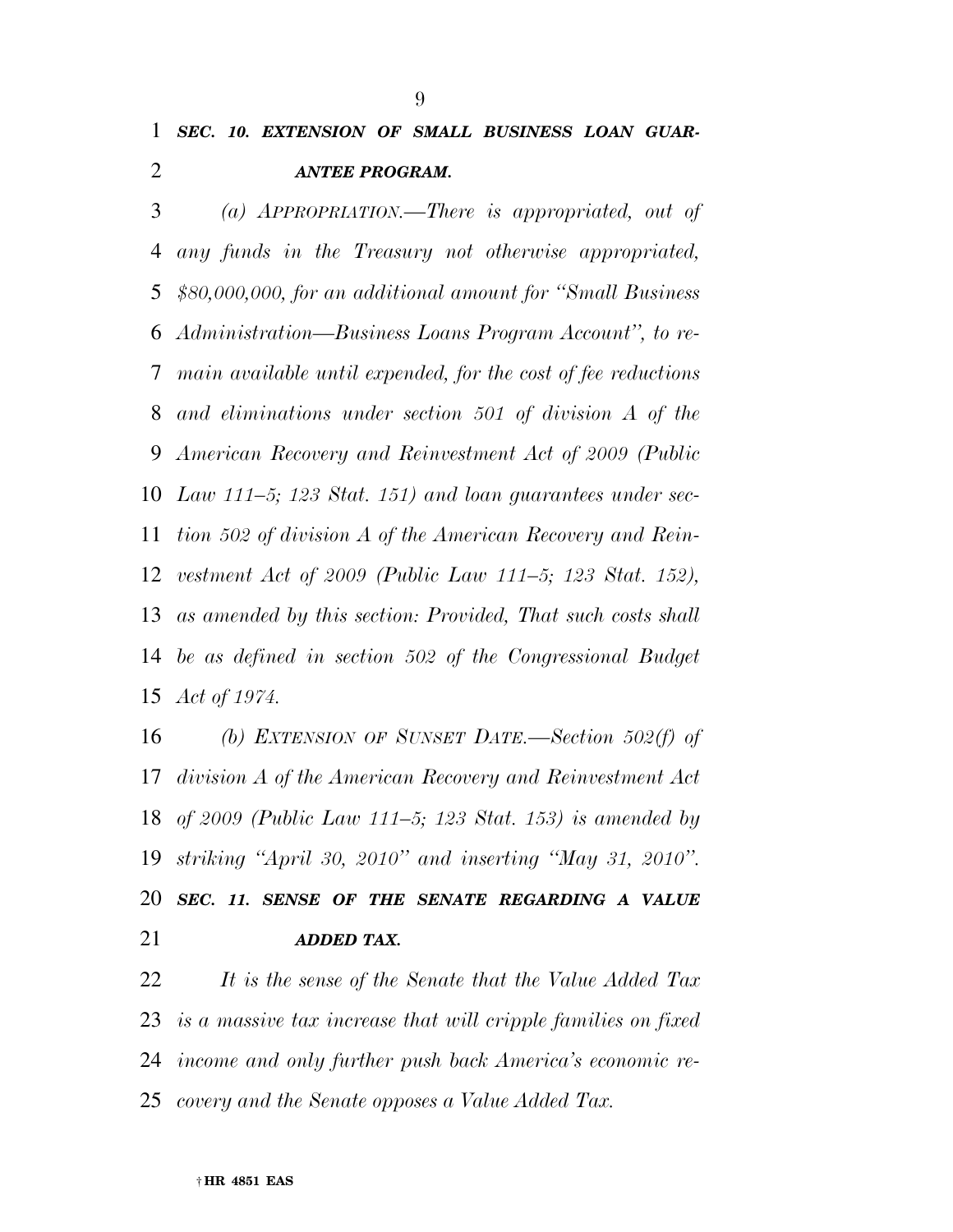#### *SEC. 12. DETERMINATION OF BUDGETARY EFFECTS.*

 *(a) IN GENERAL.—The budgetary effects of this Act, for the purpose of complying with the Statutory Pay-As- You-Go Act of 2010, shall be determined by reference to the latest statement titled ''Budgetary Effects of PAYGO Legis- lation'' for this Act, submitted for printing in the Congres- sional Record by the Chairman of the Senate Budget Com- mittee, provided that such statement has been submitted prior to the vote on passage.* 

 *(b) EMERGENCY DESIGNATION FOR CONGRESSIONAL ENFORCEMENT.—This Act, with the exception of section 4, is designated as an emergency for purposes of pay-as-you- go principles. In the Senate, this Act is designated as an emergency requirement pursuant to section 403(a) of S. Con. Res. 13 (111th Congress), the concurrent resolution on the budget for fiscal year 2010.* 

 *(c) EMERGENCY DESIGNATION FOR STATUTORY PAYGO.—This Act, with the exception of section 4, is des- ignated as an emergency requirement pursuant to section 4(g) of the Statutory Pay-As-You-Go Act of 2010 (Public Law 111–139; 2 U.S.C. 933(g)).* 

#### Attest: